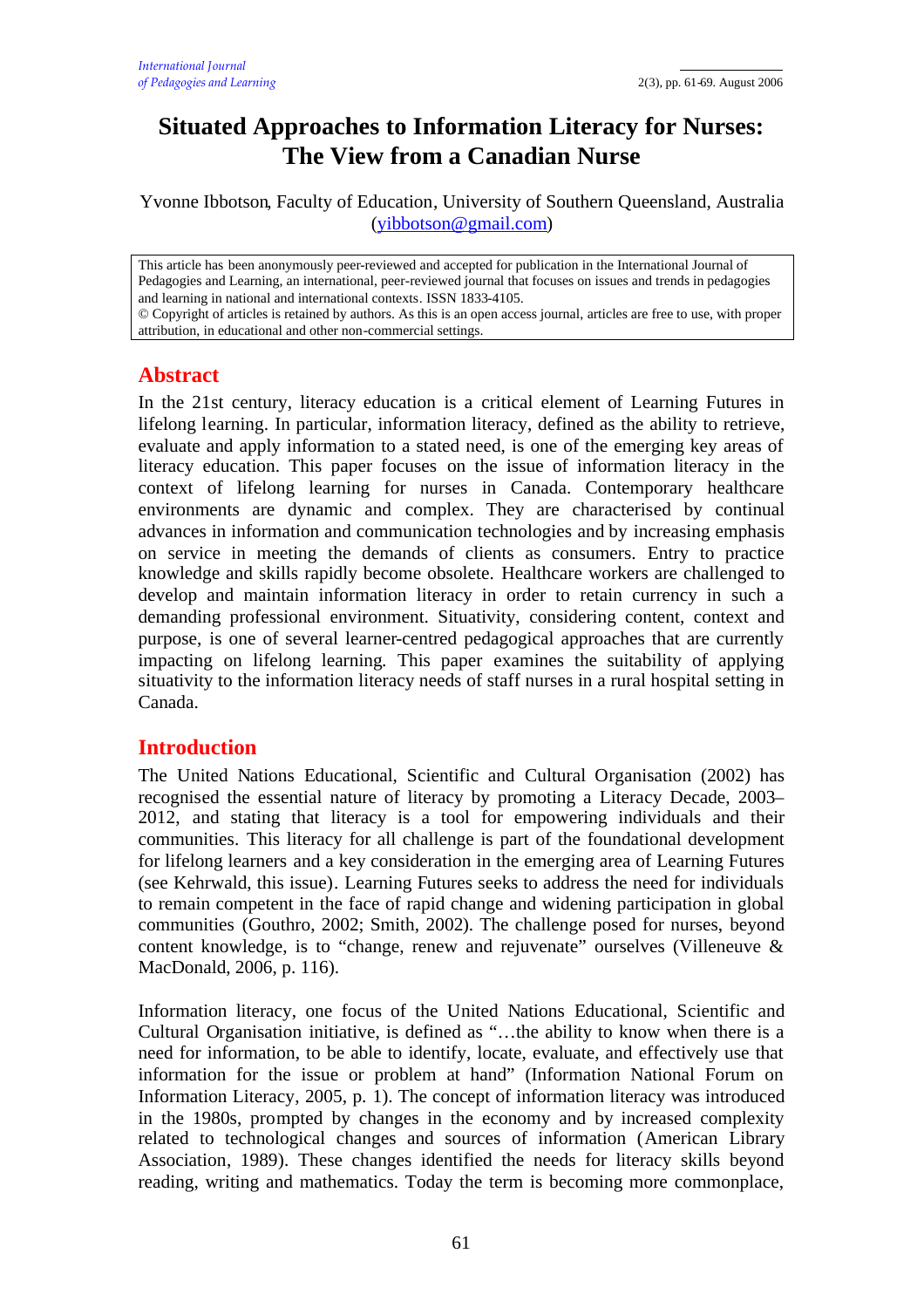acknowledging that an information literate person is one who has analytical and critical skills to ask questions and to evaluate answers (United Nations Educational, Scientific and Cultural Organisation, 2005).

This paper examines the concept of information literacy in the context of continuing education for staff nurses in a hospital setting in regional western Canada. In particular, ongoing literacy education is viewed through the lens of s*ituativity*, a learner-centred pedagogical approach which has become increasingly popular in lifelong learning programs (Stein, 1998; Zukas & Malcolm, 2000). Situativity is a pedagogical approach which emphasises the role of context in meaning-making and participation and the use of developing knowledge, as opposed to knowledge transfer (Jonassen & Land, 2000). Learning, in this approach, occurs not by the sharing of information but by the collaborative application of the knowledge in authentic activities.

## **Lifelong Learning in Regional Healthcare Facilities**

This paper focuses on lifelong learning in general and information literacy in particular from the perspective of a staff nurse educator in a rural health region in Canada. The region has several small community hospitals and one small city hospital. As in other parts of Canada, healthcare facilities in this region are subject to ever changing conditions of fiscal restraints, chronic health conditions, enlightened consumers, spiralling costs and technological advances (Domino, 2005).

The nurse educators in this region work with three groups of professional nurses: registered nurses; registered psychiatric nurses; and licensed practical nurses. These nurses have differing educational backgrounds. For example, the majority of registered nurses currently working in this region graduated with a two or three year diploma. In recent years, in acknowledgment of the needs of the dynamic healthcare environment, most of the provincial diploma programs have been replaced with a four year degree program. This move corresponds with recent legislation which has enacted the registered nurse baccalaureate entry to practice requirement for 2010 (Alberta, 1999).

This same legislation, the Health Professions Act (Alberta, 1999), mandates continuing competence programs for all health professions. A recent project sponsored by the Canadian Office of Health and the Information Highway underscores the need for continuous learning throughout the professional nurse's working life (Canadian Nursing Informatics Association, 2003). The findings included the distinct possibility that practice would outpace academia in information and communication technologies*.* As a result, documentation of continuing competence is now a registration requirement for all health professionals. Continuing competence is also expected by the public and the fact that this rural health region has a specific department dedicated to staff education underscores the value that the employer places on lifelong learning for nurses.

Learning opportunities in this region fall into two main categories: non-formal (presentations during workshops and seminars, for example); and informal (such as a short review of a single topic at the beginning of the shift or an on the job collaboration). The majority of the learning activities are in small sessions. Many of these teaching opportunities arise from individual requests from the nurses themselves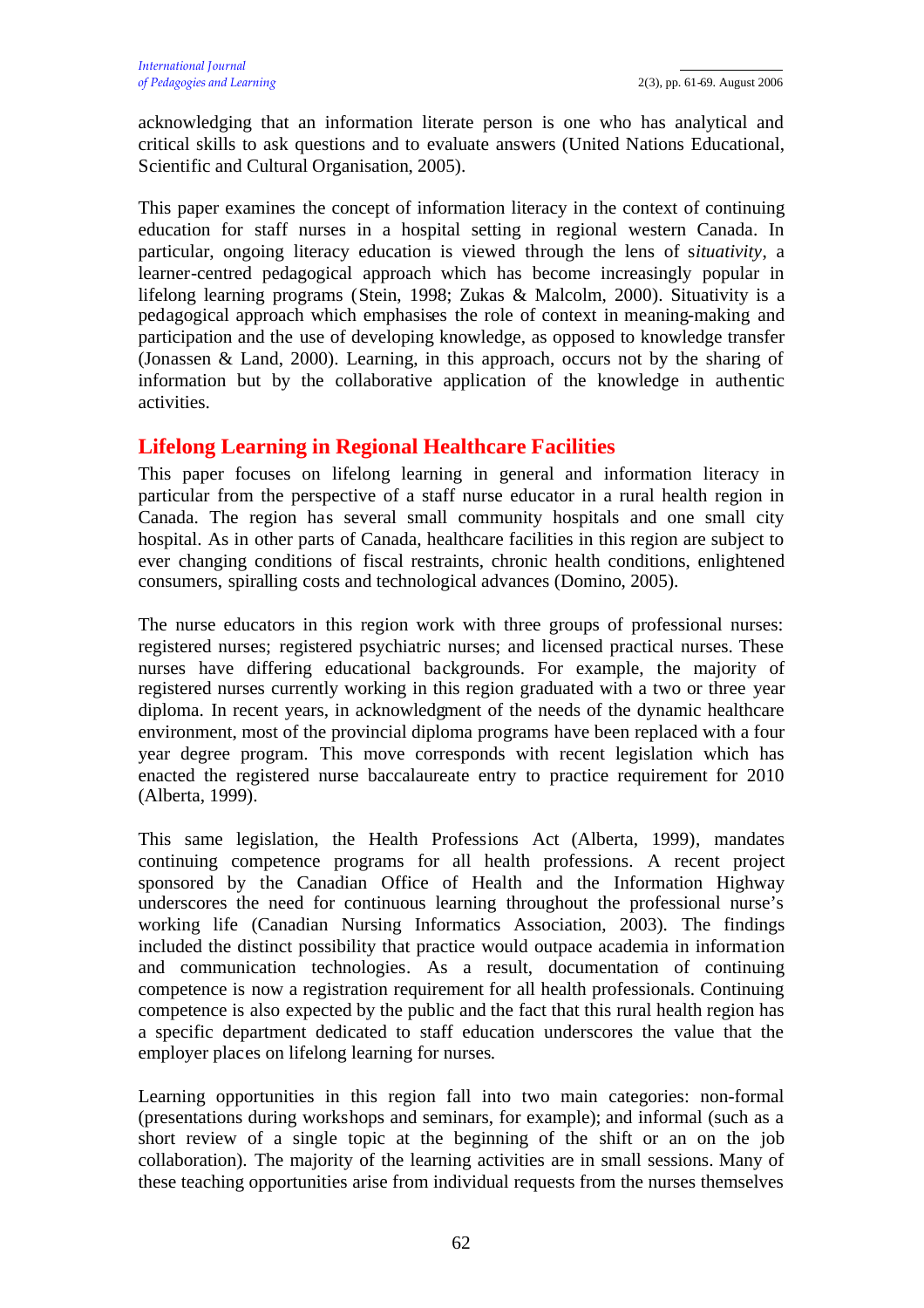or from their supervisors. Other learning opportunities address employer requirements and ultimately patient care and safety. The educators present information that needs to be re-addressed on a regular basis (for example, yearly mandated updates such as CPR, fire safety and back care) or yearly non-mandated information (such as the care of central venous catheters, the operation of pain pumps or informed consents). Another area of education deals with the teaching and learning of new skills, the use of new equipment and the implementation of new software programs (such as a bed utilisation tool and the provincial tracking system for cardiac patients).

Nurses themselves understand the importance of competency and the need to keep abreast of the current changes, demands and expectations (Villeneuve & MacDonald, 2006). However, they face barriers to lifelong learning as difficult workload issues such as the shortage of nurses and staff cuts of other departments negatively impact on time and money for professional development (Canadian Broadcasting Corporation, 2004; O'Brien-Pallas, Alksnis, & Wang, 2003; Spurgeon, 2000).

### **Information Literacy in the Healthcare Facility Context**

It is estimated that, within three to five years of graduating, one half of the nurse's knowledge is obsolete (Domino, 2005). The half-life is shorter for technological knowledge. This highlights the place of information literacy as a major component of continuing competence and lifelong learning initiatives for nurses.

In particular, information literacy has become increasingly important to registered nurses as they take on team leadership and care coordinator roles. They must possess the "intellectual framework for understanding, finding, evaluating, and using information through critical discernment and reasoning" (American Library Association, 2000, p. 1). Information literacy is important to the nursing process, which is a systematic problem solving method of ensuring consistent, quality nursing care (Cavanagh, 1991). This process involves assessment (gathering information), planning (analysing information to determine a plan of care to meet a patient's needs), implementation (acting on the analysis of the problem) and evaluation (determining if the plan was effective or if the results validated the interpretation of the problem).

Closely related to information literacy, and perhaps inseparable from it, is computer literacy (International Adult Learners' Week, 2003). Schloman (2001) notes that computer literacy is an essential survival skill for the profession and is important to enable information related activities. A major goal of the Canadian Nursing Informatics Association (2006) is to increase awareness of nursing informatics and the integration of nursing, computer and information sciences.

The need for information literacy can be linked to a major initiative which is currently underway for all rural health regions in this province. The Alberta Regional Shared Health Information Program will achieve a shared electronic health record across all seven regions (Meditech, n.d.). This software program is being implemented in stages over the next five years and will require extensive end user training on its use and application. All nurses and indeed all healthcare professionals will need to embrace this lifelong learning endeavour in order to maintain employment with these health regions.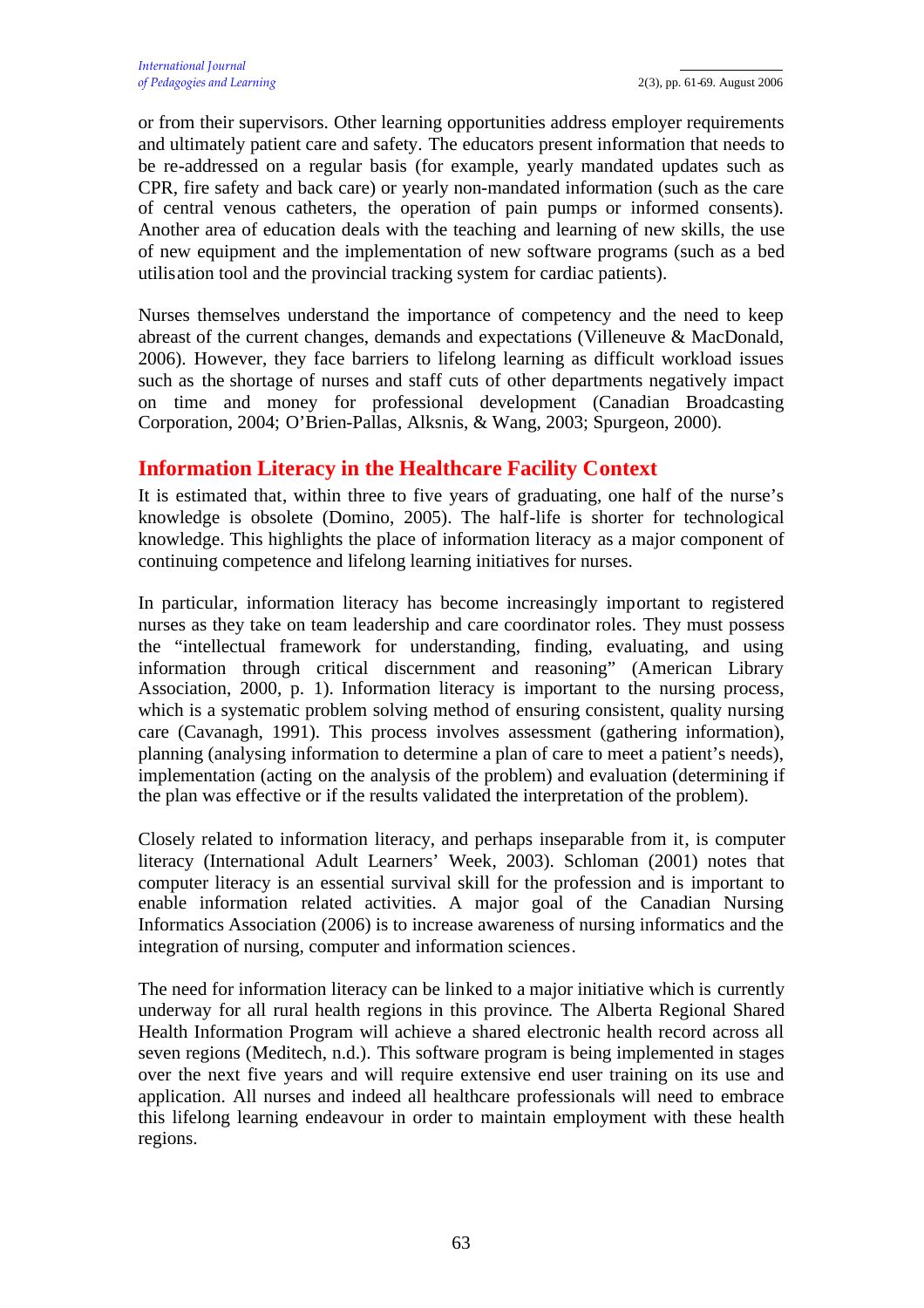# **Situativity in the Healthcare Facility Context**

Traditionally nurses have received their entry to practice education in disciplinebased, classroom settings with supplemental learning situated in authentic settings (Baylor, Samsonov & Smith, n.d.; Philips, 2005). As a pedagogical approach, discipline-based learning is product oriented and relies on objective measures of rightness (Redish, 1996). The learner is invisible to the process and engages in acquiring knowledge through learning prescribed content. The nursing process extends this discipline-based knowledge to application in lifelike situations in the laboratory and practice settings (Cavanaugh, 1991). This application requires the social interaction and participation of the learner.

Situativity offers an alternative to discipline-based approaches. Situativity is a learnercentred approach where learning occurs through participation in authentic activity in context, such as a workplace (Stein, 1998). While the information to be learned is often 'prescribed', the learning is situated in an authentic healthcare context (Philips, 2005). 'Prescribed' content refers to current evidence-based research, information, techniques, products and procedures (Canadian Nurses Association, 2002). Decisionmaking and practice must be based on current information to keep the context renewed in today's setting.

The nurse will, for example, follow national guidelines for wound care, while choosing the treatment appropriate to the patient's particular need (Canadian Association of Wound Care, 2006). This requires the nurse not only to have a thorough knowledge of a range of prescribed wound treatment options but also to be able to make treatment decisions which are predicated upon the particular indications of the situation at hand. Situativity provides an environment which accommodates both the need for mastery of prescribed content and the development of heuristic knowledge related to appropriate decision-making in context.

#### **Communities of Practice**

Communities of practice are excellent examples of situated learning environments (Barab & Duffy, 2000; Lave, 1996). Learning in a community of practice involves differing levels of engagement and participation for different members and is not simply a group of people working on a common task. A community of practice is a setting for social exchange and collaboration (Brown & Duguid, 1989). It provides the structure for building and sharing understanding (Lave, 1996). Both the educator and the learner are situated learners within communities of practice (Barab & Duffy, 2000). One has more experience and collaborates, supports and guides the other, who is more peripheral and inexperienced. Moreover, communities of practice are appropriate contexts for the processes of problem-solving: understanding, finding, evaluating and using information (American Library Association, 2000). All participants, from the novice to the experienced peer, can hone their analytical and critical skills in the context of the workplace.

Nurses and educators are participants in various communities of practice, from the multidisciplinary team, specialty settings and group projects to smaller informal peer groups. The nurse educator is able to tailor the process to the educational background and job experience of the nurse (Lave, 1996). Learning occurs with differing levels of social interaction and collaboration with experienced others and peers. The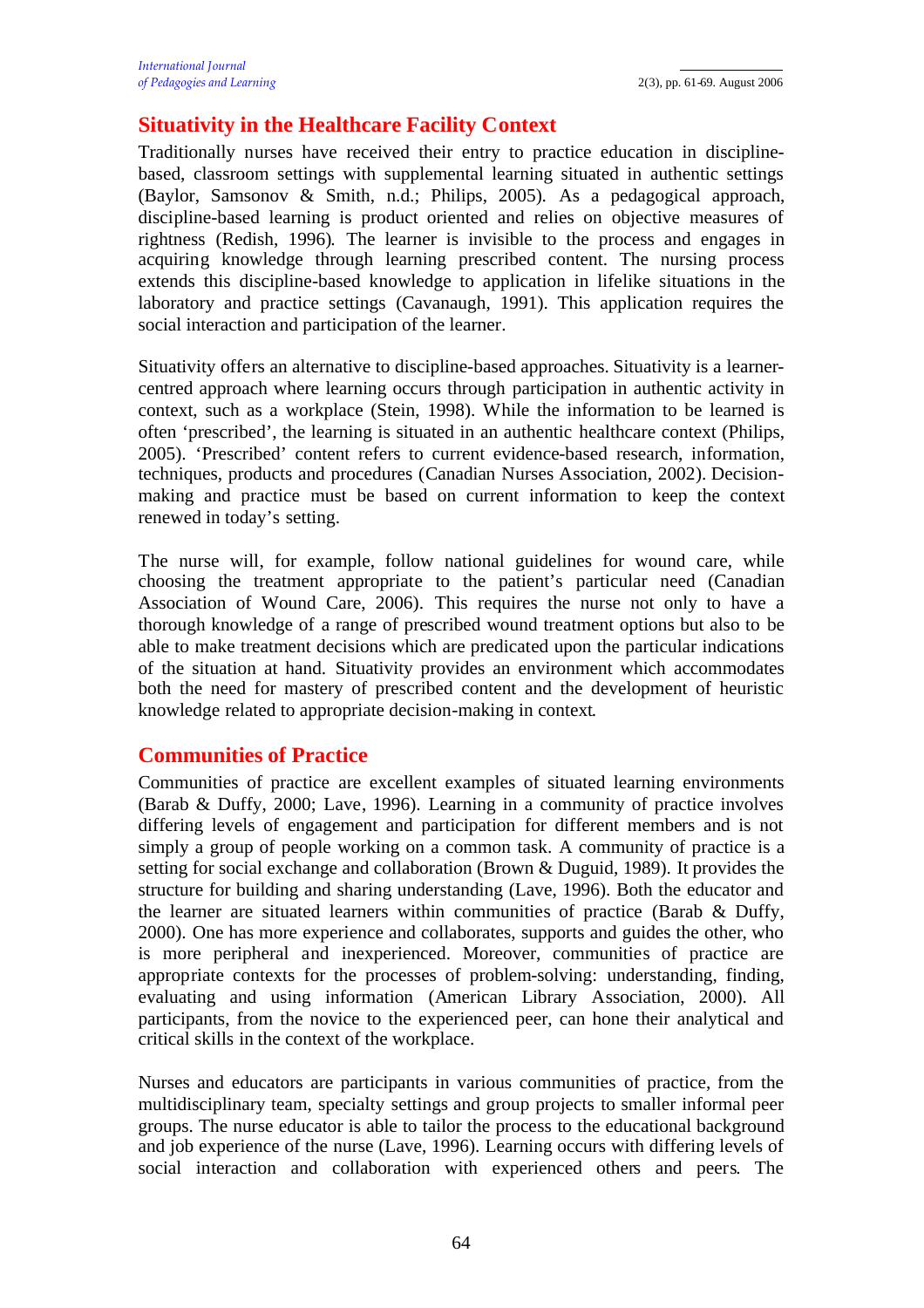participants support one another in the process of acquiring the knowledge, seeking clarification and practising proper technique (Barab & Duffy, 2000). In each of these communities of practice, nurses gain exposure to the intellectual framework for finding pertinent information to solve a problem effectively.

### **Advantages and Disadvantages**

There are a number of advantages of applying situativity to this context. First, situativity is learner-centred and thus acknowledges the needs of the learners (Stein, 1998). This approach is sensitive to the tasks that the learners must learn to perform in the demanding, ever changing healthcare environment. Learning is situated in authentic contexts with real life applications of knowledge (Brown & Duguid, 1989; Wenger, 2005).

Second, situativity also acknowledges the ability of the educator to provide scaffolding appropriate to the learning needs of the nurses (Barab & Duffy, 2000). Regarding the implementation of the electronic chart, there are plans to ensure that all participants have basic computer knowledge before embarking on the region wide training sessions to introduce each module. In this approach, the scaffolding occurs in the community of practice and the scaffolding itself is supported by member participation and interaction (Stein, 1998).

Third, while the nurse must follow protocols, policies and procedures that are based on best practice guidelines, there is opportunity for situated critical analysis (Brown & Duguid, 1989; Canadian Nurses Association, 2002; Stein, 1998). The nurse considers the indications for each medication or treatment and obtains information from various sources: drug handbooks, the pharmacist, the patient, nursing journals or the Internet. The nurse relates this information to the patient's specific diagnosis and current condition.

On the other hand, the quality of the community of practice may represent a major disadvantage of this approach. When participation and collaboration are thwarted, the community is weakened (Smith, 2003). This could involve situations where discussion is encouraged with the knowledge that it will not effect change in the outcome. Benson (2004) identifies barriers such as organisation-centred rather than learner-centred initiatives and a lack of managerial support for identified staff needs. Staff shortages also impact on the quality of a community of practice when the nurses do not have the opportunity to participate and to collaborate and learn with their peers (Benson, 2004; Domino, 2005).

A recent study (Makary, Sexton, Freischlag, Millman, Pryor *et al.*, 2006) researching teamwork and operating room communications found that lack of respect for all participants impacted on the quality of communities of practice. When questioned about effective collaboration, nurses often described good collaboration as having their input respected and physicians often described good collaboration as having nurses who would anticipate their needs and follow their instructions.

Considering that the nurse's knowledge is outdated in two to five years, situativity provides the opportunity for the practical application of current evidence-based knowledge in authentic patient care situations. Understanding the advantages and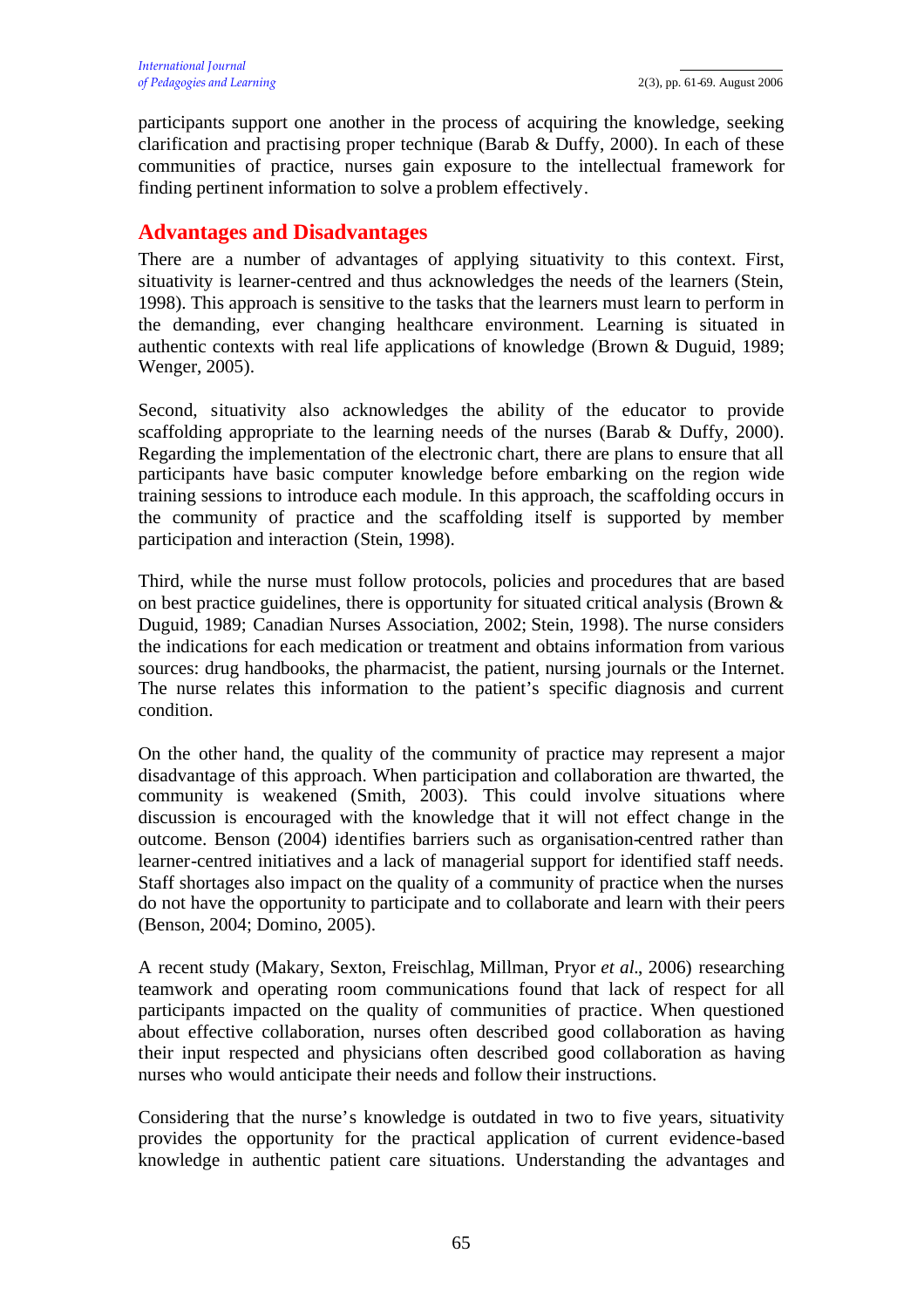disadvantages of the community of practice environments will enhance the application of this approach (Smith, 2003).

# **Conclusion**

Learning Futures in lifelong learning is concerned with the learner's response to globalisation and the constant and ongoing changes in the workplace. In particular, this paper has examined the lifelong learning needs and responses of staff nurses in the context of continuous changes in the healthcare environment. Nurses struggle, as professionals, with the challenges of complex health conditions, staff shortages, heavy workloads, technological advances, information updates, economic upheavals and consumer expectations.

The United Nations Educational, Scientific and Cultural Organisation (2002, 2005) literacy campaign addresses a critical element of Learning Futures in lifelong learning. Information literacy, an emerging area of this campaign, is an important component of lifelong learning and continued competency for nurses. For these professionals information literacy involves the examination of the advancements in information to determine what is applicable and how it can be applied to the provision of quality patient care in the workplace.

Nurse educators seek to promote lifelong learning and to facilitate effective responses to the ever changing workplace. The application of situativity affords the opportunity for the educators to support the staff nurses and to facilitate information literacy through the processes of participation, collaboration and integration in an authentic setting.

As Toffler noted, "...the illiterate of the  $21<sup>st</sup>$  century will not be those who cannot read and write, but those who cannot learn, unlearn, and relearn" (cited in Uys, 2002, p. 179). The lifelong pursuit of information literacy, learning, unlearning and relearning in the context of the workplace will help nurses respond effectively to the rapid changes and effects of globalisation.

#### **References**

- Alberta. (1999). *Health professions act.* Alberta Health and Wellness, Government of Alberta. Retrieved December 31, 2005, from http://www.rpnaa.ab.ca/HPA\_Handbook.pdf
- American Library Association. (1989). *Presidential committee on information literacy.* Author. Retrieved May 7, 2006, from http://www.ala.org/acrl/legalis.html
- American Library Association. (2000). *Information literacy competency standards for higher education*. Author. Retrieved October 9, 2005, from http://www.ala.org/ala/acrl/acristandards/standards.pdf
- Barab, S. A., & Duffy, T. M. (2000). From practice fields to communities of practice. In D. H. Jonassen & S. M. Land (Eds.), *Theoretical foundations of learning environments* (pp. 25-55). London: Lawrence Erlbaum Associates.
- Baylor, D., Samsonov, P., & Smith, N. (n.d.). *A collaborative class investigation into telecommunications in education: Chapter four*. EDTC 618 On-Line Reader. Retrieved April 17, 2005, from http://disted.tamu.edu/chapter4.htm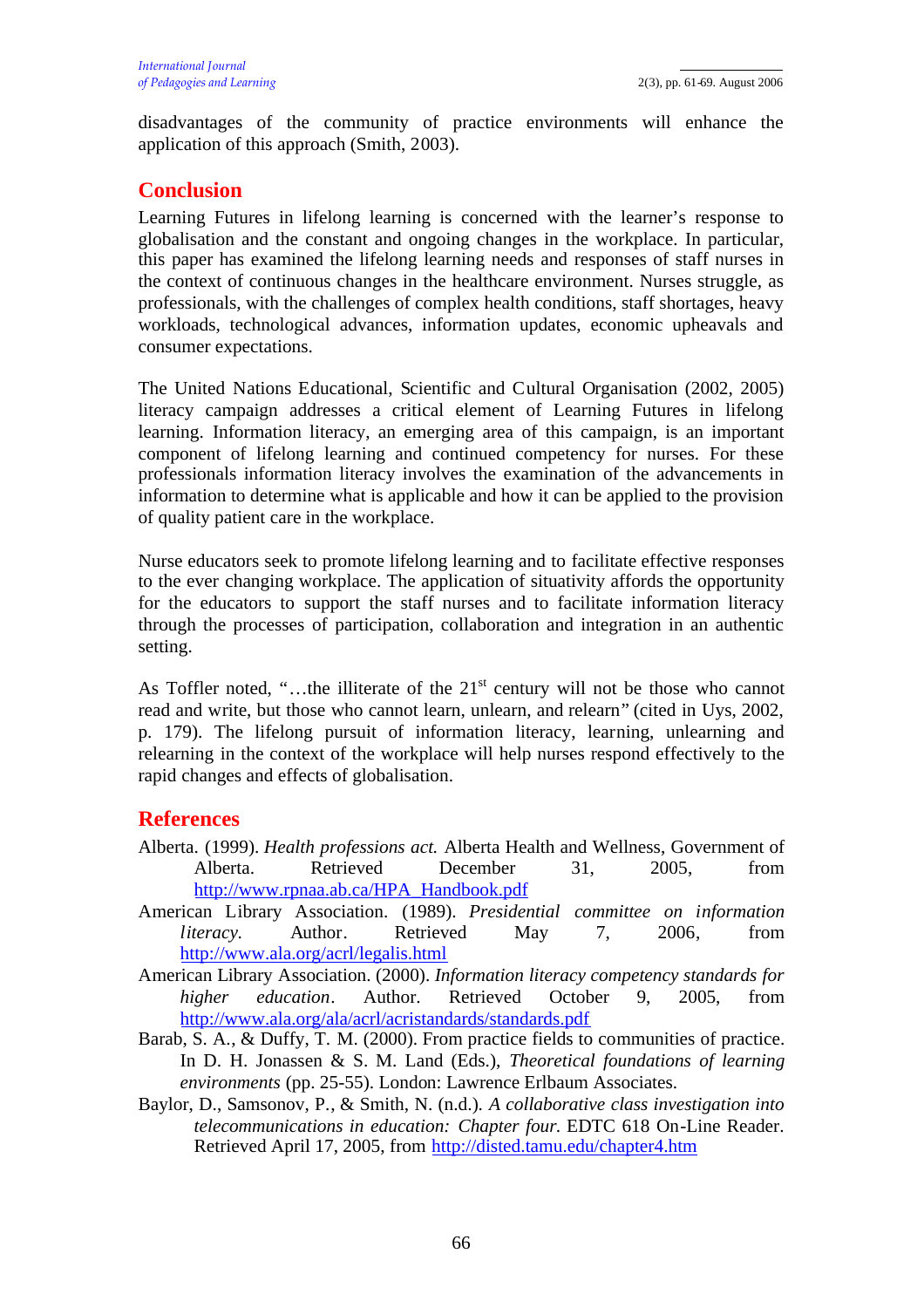- Benson, E. P. (2004). Online learning: A means to enhance professional development. *Critical Care Nurse, 24*(1), 60-63. Retrieved May 14, 2006, from http://ccn.aacnjournals.org/cgi/content/full/24/1/60
- Brown, J. S., & Duguid, P. (1989). Situated learning and the culture of learning. *Education Researcher*, *18*(1), 32-42. Retrieved August 10, 2005, from http://www.sociallifeofinformation.com/Situated\_Learning.htm
- Canadian Association of Wound Care. (2006). *Welcome to the CAWC home page.* Author. Retrieved May 16, 2006, from http://www.cawc.net/
- Canadian Broadcasting Corporation. (2004). *Canadian Broadcasting Corporation news: Indepth: Health care (Sept 7).* Retrieved May 23, 2006, from http://www.cbc.ca/printablestory.jsp
- Canadian Nurses Association. (2002). *Position statement: Evidence based decision making and nursing practice*. Author. Retrieved January 22, 2006, from http://www.cnanurses.ca/CNA/documents/pdf/publications/PS63\_Evidence\_based\_Decision\_m

aking\_Nursing\_Practice\_e.pdf

- Canadian Nursing Informatics Association. (2003). *Assessing the informatics education needs of Canadian nurses educational institution component: Educating tomorrow's nurses – where's nursing informatics?* Office of Health and the Information Highway. Retrieved August 26, 2005, from http://www.cnia.ca/OHIHfinaltoc.htm
- Canadian Nursing Informatics Association. (2006). *About CNIA: Canadian Nursing Informatics Association*. Retrieved May 14, 2006, from http://www.cnia.ca/about.htm
- Cavanagh, S. (1991). Orem and the nursing process: New directions for the 1990s. *Nursing Practice, 4(*4), 26-28. Retrieved January 21, 2006, from http://ezproxy.usq.edu.au/login?url=http://search.epnet.com/login.aspx?dir ect=true&db=c8h&an=1992135826
- Domino, E. (2005). Nurses are what nurses do are you where you want to be? *Association of Operating Room Nurses Journal*, 81(1), 187-201.
- Gouthro, P. A. (2002). Education for sale: At what cost? Lifelong learning and the marketplace. *International Journal of Lifelong Education, 21*(4), 334-346. Retrieved August 4, 2005, from http://ezproxy.usq.edu.au/login?url=http://search.epnet.com.ezproxy.usq.edu.au/ login.aspx?direct=true&db=aph&an=6998358
- Information National Forum on Information Literacy. (2005). *Definition, standards and competencies related to information literacy*. Author. Retrieved October 9, 2005 from http://www.infolit.org/definitions/index.html
- International Adult Learners' Week. (2003). *United Nations literacy decade.* Author. Retrieved January 21, 2006, from http://www.adultlearning.unesco.ca/naviguer.php?section=1&identite=4&langu  $e=an$
- Jonassen, D. H., & Land, S. M. (Eds.) (2000). *Theoretical foundations of learning environments.* London: Lawrence Erlbaum Associates.
- Lave, J. (1996). *Situated learning.* Open Learning Technology Corporation Limited. Retrieved August 10, 2005, from http://www.educationau.edu.au/archives/cp/04k.htm
- Makary, M. A., Sexton, J. B., Freischlag, J. A, Millman, E. A, Pryor, D., *et al.* (2006). Patient safety in surgery. *Annals of Surgery, 243*(5), 628-635. Retrieved May 15, 2006, from http://www.annalsofsurgery.com/pt/re/annos/abstract.00000658-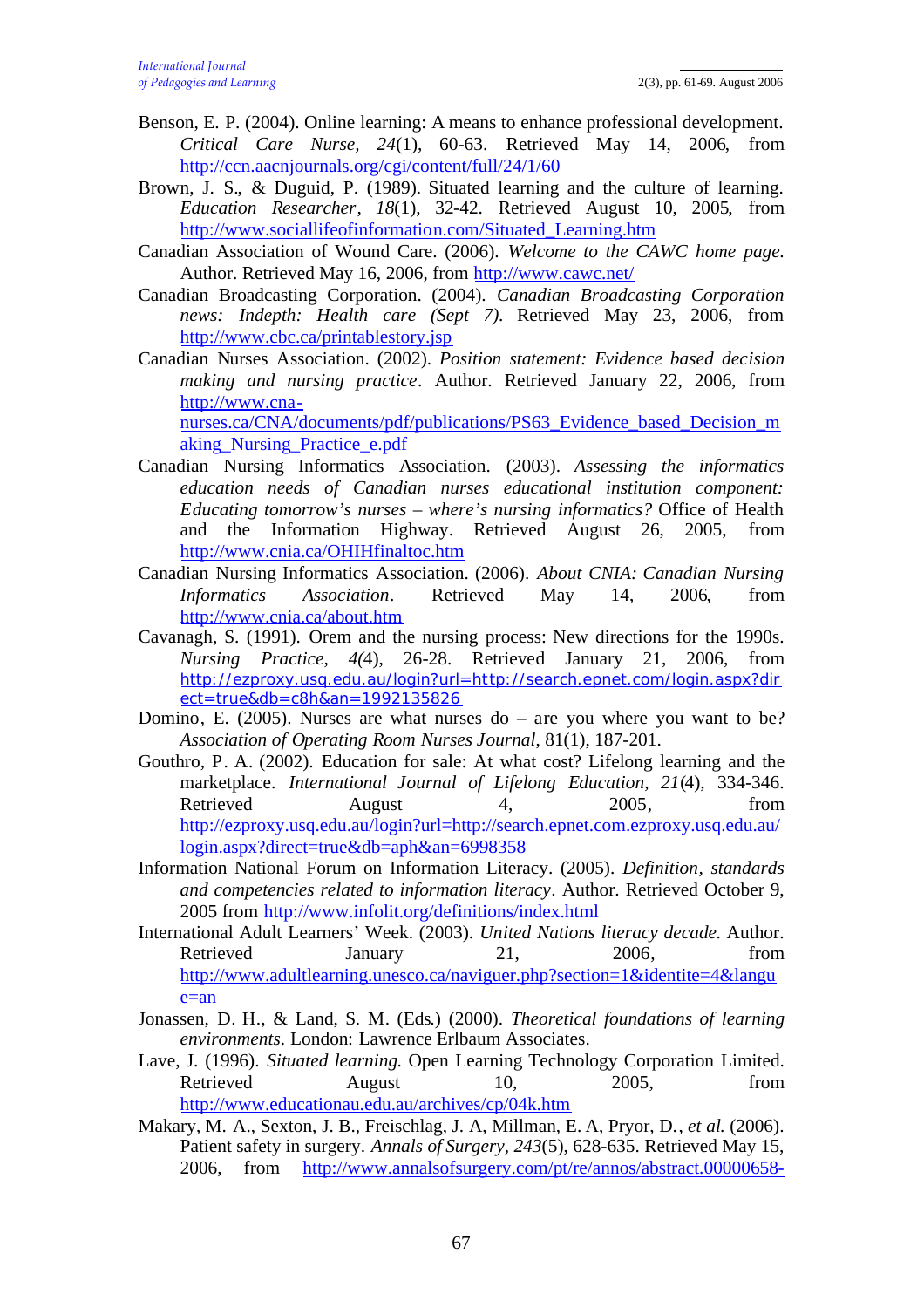200605000-

00008.htm;jsessionid=GqNLynRvt1wyWdVhR0JzsLvfc2pfZ0t6v1NlBg3P2kG Sfwv6hyRK!50530596!-949856144!8091!-1

- Meditech (n.d.). *The regional shared health information program (Alberta, Canada) teams with MEDITECH for province-wide integration*. Medical Information Technology. Retrieved January 21, 2006, from http://www.meditech.com/AboutMeditech/pages/welcomeaboard\_alberta.htm
- O'Brien-Pallas, L., Alksnis, C., & Wang, S. (2003). *Bringing the future into focus: Projecting RN retirement in Canada.* Canadian Institute for Health Information. Retrieved May 23, 2006, from http://secure.cihi.ca/cihiweb/dispPage.jsp?cw\_page=process\_download\_form\_e
- Philips, J. M. (2005). Strategies for active learning in online continuing education. *Journal of Continuing Education in Nursing, 36*(2), 77-83.
- Redish, E. F. (1996). *Discipline-based education and education research: The case of physics – part 1 and 2*. Department of Physics, University of Maryland. Retrieved August 24, 2005, from http://www.physics.umd.edu/perg/papers/redish/nas/nas2.htm
- Schloman, B. (2001, March). Information literacy: The benefits of partnership*. Online Journal of Issues in Nursing.* Retrieved January 21, 2006, from http://www.nursingworld.org/ojin/infocol/info\_5.htm
- Smith, M. K. (2002). Globalisation and the incorporation of education. In *The Encyclopedia of Informal Education.* Retrieved May 23, 2006, from http://www.infed.org/biblio/globalization\_and\_education.htm
- Smith, M. K. (2003). Communities of practice. In *The encyclopedia of informal education.* Retrieved August 15, 2005, from http://www.infed.org/biblio/communities\_of\_practice.htm
- Spurgeon, D. (2000). Canada faces nurse shortage. *British Journal of Medicine, 320*, 1030. Retrieved May 23, 2006, from http://bmj.bmjjournals.com/cgi/content/full/320/7241/1030
- Stein, D. (1998). Situated learning in adult education. *ERIC Digest.* Retrieved August 10, 2005, from http://www.ericdigests.org/1998-3/adult-education.html
- United Nations Educational, Scientific and Cultural Organisation. (2002). *United Nations literacy decade? Education for all*. Paris: Author. Retrieved October 8, 2005, from http://portal.unesco.org/education/en/ev.php-URL\_ID=12013&URL\_DO=DO\_TOPIC&URL\_SECTION=201.html
- United Nations Educational, Scientific and Cultural Organisation. (2005). *Capacity building: Information literacy.* Paris: Author. Retrieved May 15, 2006, from http://portal.unesco.org/ci/en/ev.php-

URL\_ID=15886&URL\_DO=DO\_TOPIC&URL\_SECTION=201.html

- Uys, P. (2002). Networked educational management: Transforming educational management in a networked institute. *Campus-wide Information Systems, 19*(5), 175-181. Retrieved May 22, 2006, from http://juno.emeraldinsight.com.ezproxy.usq.edu.au/vl=2740960/cl=75/nw=1/rps  $v/-1141/v19n5/s2/p175$
- Villeneuve, M., & MacDonald, J. (2006). *Toward 2020: Visions for nu*rsing. Ottawa, ON: Canadian Nurses Association.
- Wenger, E. (2005, May 12). Virtual communities of practice. Paper presented at the Telehealth videoconference, Edmonton, AB.